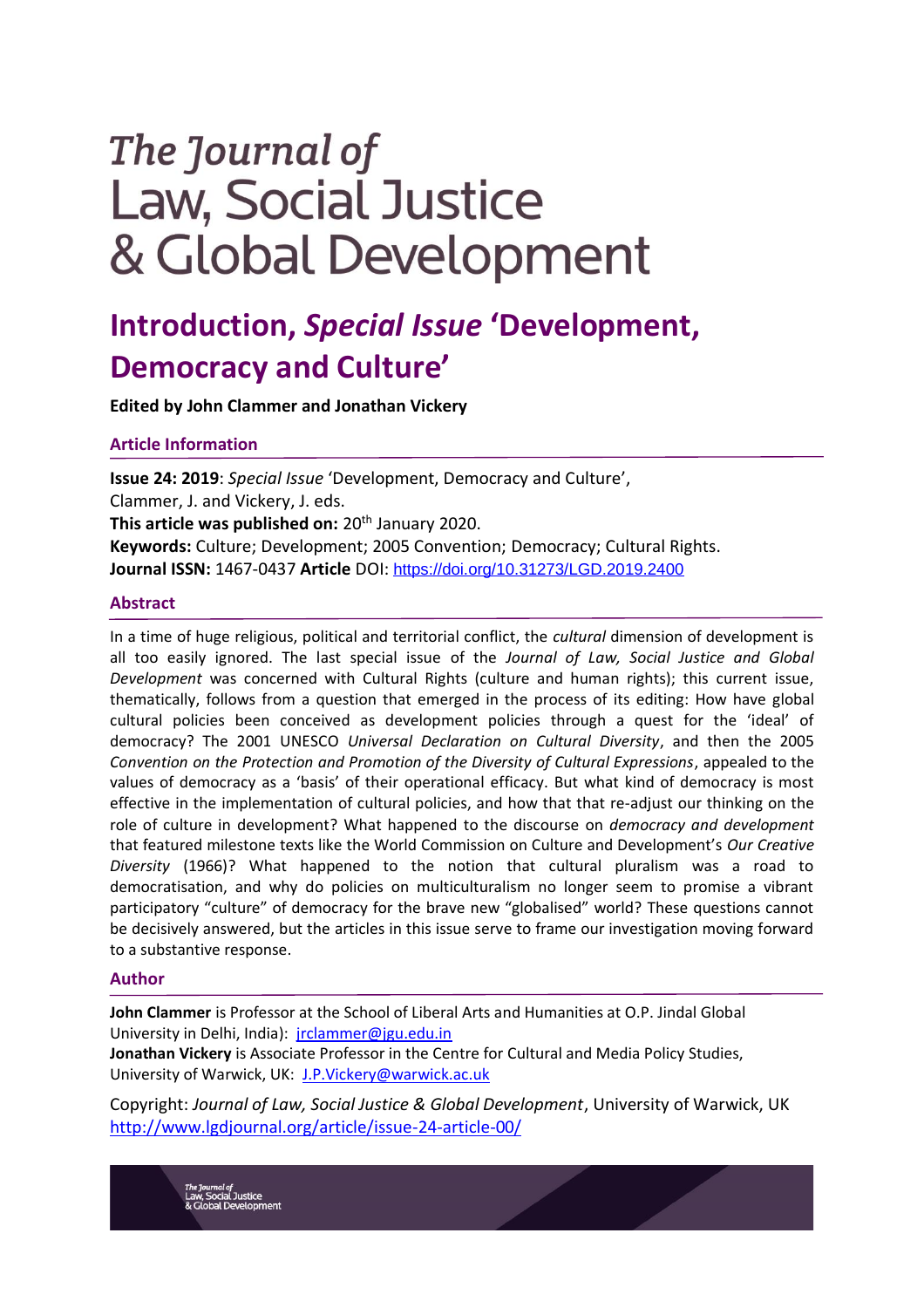**Of the several academic events and intellectual encounters that were responsible for the theme of this special issue, we will only name one, where John Clammer was a visiting international fellow at the Warwick University Institute of Advanced Study during the summer of 2018. It was during this time we collaborated on many seminars, some of which were generously sponsored by the Warwick Research Priority in International Development (now the Warwick Institute of Interdisciplinary Research in International Development, the prime sponsor of this journal). One of the sponsored seminars concerned the continued significance of UNESCO's discourse on 'Culture and Development'. It discussed how that discourse (principally, on the relation between culture, democratisation and development) continues, but, has become of secondary importance to the principle subject of the UN 2005 Convention diversity and intercultural relations through creative economy and its spectrum of supporting policies.** 

While the 2005 Convention had its origins in the admirable political motivation (largely on the part of France and Canada) to protect cultural production from the increasingly liberalised global economy, it nonetheless contributed to a reframing of global cultural policy with reference to the UNCTAD-devised [United Nations Conference on Trade and Development] framework of Creative Economy. While it would be wrong to assert that culture and development policies were henceforth displaced by more specific policy aspirations for the creative industries — indeed, the 2005 Convention foregrounds interculturalism and international cooperation — it does mean that the growing recognition of the interrelation of culture and democracy is no longer central to UNESCO (as it was at the time of the Convention's origins in the 2001 UNESCO *Declaration on Cultural Diversity*). Indeed, it is no longer central to the many strategic international cultural relations organisations (like the British Council), to NGOs, to city authorities (such as Creative City projects), or to the UNDP (United Nations Development Project). And this has many implications, notably for the stunted intellectual project of 'pluralism' (central to UNESCO's

landmark 1996 Report of the World Commission on Culture and Development (now dissolved), *Our Creative Diversity*; the 1999 publication of *Towards a Constructive Pluralism* (UNESCO, 1999), and Boutros Boutros-Ghali's edited book-length report *The Interaction between Democracy and Development* (UNESCO, 2002)). A primary implication, we would argue, is the decreasing international profile of cultural policy itself — as a necessary component of any socially-informed and sustainable approach to development. Cultural policies have tended to become supplementary to creative industries, economy or urban development policies. This, unfortunately, lessens the urgency of the recognition of *rights* in the realm of culture, the capacity for inclusion and the cultivation of citizenship, along with political participation (of promoting the civic order and association, and of the quality of urban and public cultural life). Cultural policy, as a political enterprise, maintain a broader historical claim on the public realm and social life, which are arguably not intrinsic to economic or urban policies. Indeed, it is surely possible to implement most of the 2005 Convention without being troubled by the question of democracy itself, or the intrinsic role human freedom and expression in democratic life.

This Special Issue has, implicit within it, an aim to promote what one may refer to as a 'democratic culture', or a quality of cultural life (production, management, policy framing) that articulates the necessary conditions for both self and collective actualisation (or, in terms of a pluralist theory of democracy, the actualisation of the self through collective self-determination). The papers of this special issue are thus both broad-based and focused: they span cultural policy, sustainable development, creative economy, creative cities, contemporary art, civil society and cultural rights. When we invited the various contributors, we did so because of the way that each of their very different approaches to cultural research nonetheless encircled critical issues internal to the problem of democracy. And we define democracy as a problem, and not simply an object of analysis, a theory of government, or a self-evident and ethically superior way of organising society. As we have witnessed in the UK, throughout Europe and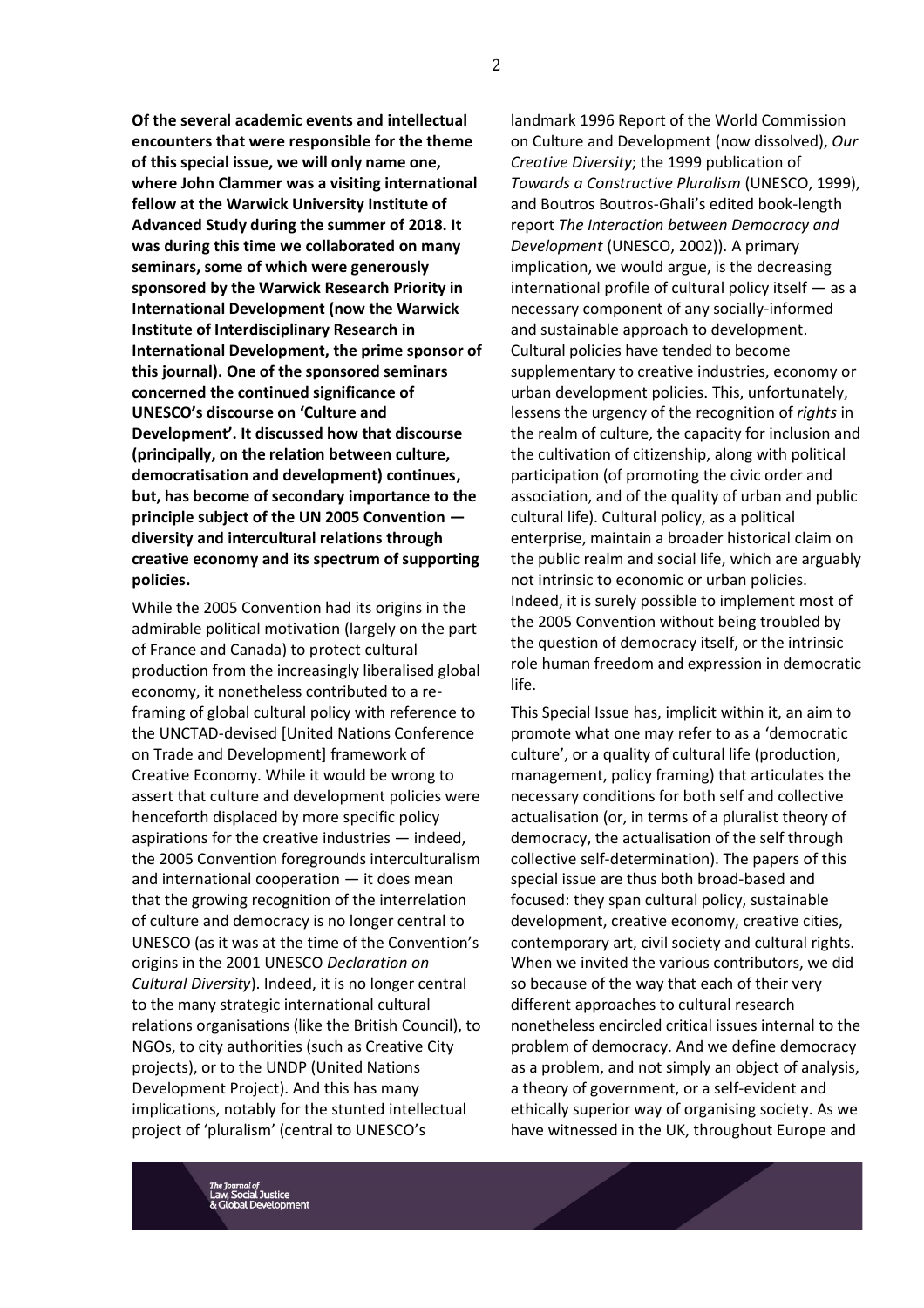the world, the rise of populists claiming to represent the authentic will of the people, has thrown into some disarray established and normative notions on democracy we have taken for granted (indeed, since the post-Second World War settlement that saw the rise of the UN system and its institutions).

The word 'democracy' naturally conjures up images of the ballot box, and of the relatively representative political forms and institutions of Western Europe, North America, Australasia, Japan and other societies that have followed a basically liberal model of governance such as India. The concept tends, in other words, to be read as a broad political one, without much reference to either its sociological or cultural underpinnings, expressions and manifestations. India, which likes to bill itself as 'the world's largest democracy', does indeed have the institutional forms of that political system – regular elections, a bicameral parliament, state assemblies and forms of democratic participation penetrating down to the lowest level of political organization – the panchayat or village level assemblies. In practice, however, this ideal-type model is distorted by factors of caste, communalism (often religiously based), regionalism (for example in Kashmir and in many parts of the Northeast of the country, which barely consider themselves to be part of India at all. A similar argument could be made of other formally democratic political systems – Japan for example, or Singapore, where local and cultural readings of 'democracy' take on a distinctive style. But while the term itself is open to a variety of interpretations, the notion of democracy is nevertheless held up as the best of all political arrangements, and certainly a great advance on feudal, monarchical, authoritarian or totalitarian alternatives. One profound reason for this is its association with human rights: the belief, which substantial empirical evidence supports, that it is only within the context of a democratic (and hopefully responsible, transparent and representative) regime, that human rights can be protected and realized.

But at the same time, a growing chorus of voices have been suggesting that none of our existing political systems is actually effective either in

delivering those promised goods to all citizens (or non-citizens for that matter) or incorporating all the members of society, including ethnic and religious minorities, into a genuinely representative and egalitarian polity, or in addressing the all too apparent global issues that are pressing upon us regardless of nationality: global warming and climate change, conflicts and terrorism, pollution of the air and oceans, dangerous loss of biodiversity, and other issues that threaten the viability of life on Earth as a whole. Assuming that we have the intellectual and moral resources to address these problems, factors which must be expressed in political terms eventually, and that we can avoid the apocalypse if we have the will to do so, then the question of the relationships between democracy and what is conventionally called 'development' must necessarily arise.

There are here in fact a number of key issues. One of these is the rethinking of the concept of democracy itself and questioning whether the simple 'ballot box' model is what we need, or whether alternative forms of democratic life (quite possibly at very local as well as national levels) can be conceived that emphasize the very values on which original conceptions of democracy were based: the old values of liberty, equality and fraternity, together with genuine participation, the cultivation and protection of human rights, and, many would now argue, of the rights of nature and non-human species, and a broad conception of responsibilities rather than a culture of entitlements. Implicit in such a model of what might be thought of as 'genuine' democracy, necessarily participatory and in which all voices are heard, are questions of culture. Let us unpack this as it provides one of the key frames through which this special issue is organised.

We are familiar with the idea of 'political culture' – essentially the idea that any political form, however much it may represent itself as an example of an ideal-type that can even be represented in a diagram of the kind often used to show organizational structures in a graphic form – is in fact animated by cultural and sociological factors peculiar to its geographical and historical situation. Indeed, political sociology is largely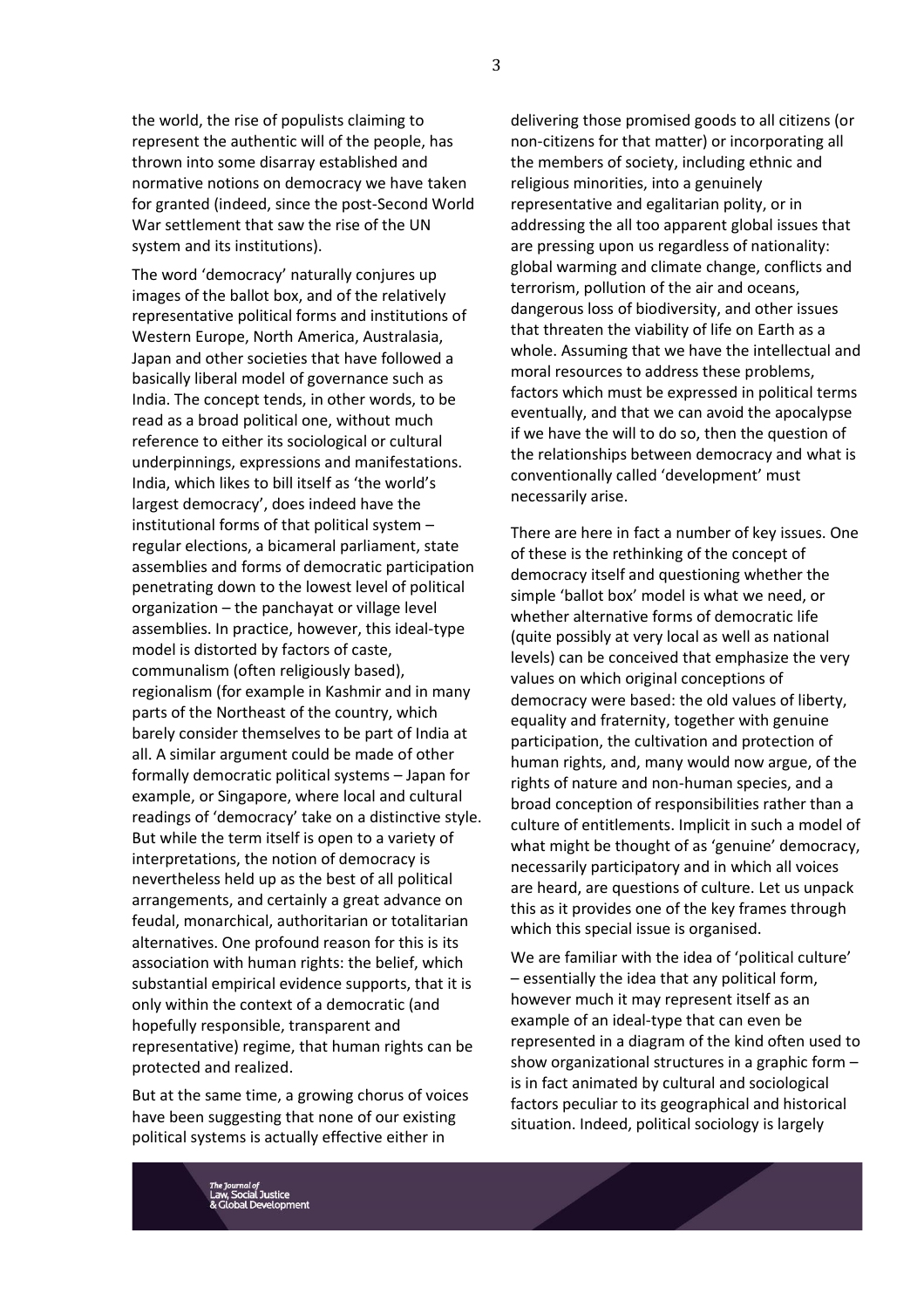concerned with the discovery and elucidation of such factors. This is not unimportant – there are many local variations on the basic model of democracy, which very much influence the way it is practiced in reality. But it certainly does not exhaust the multiple relationships between culture and democracy, or of the even larger triangulation of culture, development and democracy, and these demand an elaboration in more detail.

Something of a 'chicken and egg' situation appears to obtain here. Or to put it in slightly less informal language, there is a complex linkage between the three terms. Democracy should ideally promote not only human rights, but also the flourishing of culture. The evidence on this, however, is mixed. In many democratic polities, the arts are under threat, not from some totalitarian fear of free expression, but by cuts to funding and public budgets. In the UK for example this is not only true of financial support for the arts in general, but is very conspicuous in savage cuts to library funding, many libraries having closed, been merged or taken over by voluntary workers in order to keep them open at all. Paradoxically, the glories of urban Vienna stem not from a benign democratic regime, but from the rather chaotic authoritarianism of the Hapsburg monarchy, which, for all its antidemocratic impulses, certainly encouraged good architecture, music and opera, and provided a remarkable environment for the flourishing of the visual arts. Contemporary Germany however, in both its eastern and western parts and their rather separate histories in the last half-century, has high levels of spending on the arts, and it is rare to find even a small German city without its university, orchestra and at least one public art gallery.

UNESCO has long been promoting the preservation and protection of culture and the maintaining of cultural diversity from the threats of globalisation, and, although it does not like to use the term, from the homogensing tendencies of international neoliberal capitalism (for which presumably read 'globalisation' in UNESCOspeak). The major declarations of the early years of the current century, and in particular the 2001 *Universal Declaration on Cultural* Diversity

(UNESCO 2001) and the subsequent expanded *Convention on the Protection and Promotion of the Diversity of Cultural Expressions* (UNESCO 2005), both of which link the preservation of culture to globalisation on the one hand, and equable development on the other (for a detailed commentary on the 2005 Convention see De Beukelaer, Pyykkönen and Singh 2015). In between, during the reign of Boutros Boutros-Ghali as Secretary-General of the United Nations, they also published his text *The Interaction Between Democracy and Development* (2002). In fact, quite a substantial book could be written on the numerous declarations of UNESCO, not only on the general principle of cultural preservation and presumably its encouragement, but also on specialised issues such as intangible cultural heritage, the creation of recognised sites of cultural importance, underwater heritage in the form of submerged archaeological sites and historically important ship wrecks, and more. Indefatigable in the issuing of declarations, the problem (other than UNESCOs rather fuzzy definitions of culture) is in persuading governments to actually abide by them and to carry into practice pro-active policies of cultural advancement. UNESCO itself has recognised the link between culture and development in its documentation and promotion of culture as a mechanism of poverty alleviation and economic uplift, as well as culture's intrinsic value (UNESCO/UNDP 2013).

It is certainly true that the promotion and protection of cultural diversity *is itself a form of*  democracy – the encouraging of pluralism and multiple voices expressing themselves freely through a large range of cultural expressions. In the past at least, this optimistic view was often expressed by the concept of 'multiculturalism', a subject on which a vast amount of scholarly ink and political rhetoric has been expended. While some countries – Singapore being a conspicuous example (Chan and Siddique 2019) – have actively maintained the concept as an organising principle of their polity and society, many others have effectively withdrawn, as evidenced by the rise of populism in once-liberal Europe and elsewhere and often taking the form of anti-immigrant and anti-religious minorities sentiment. Cultural

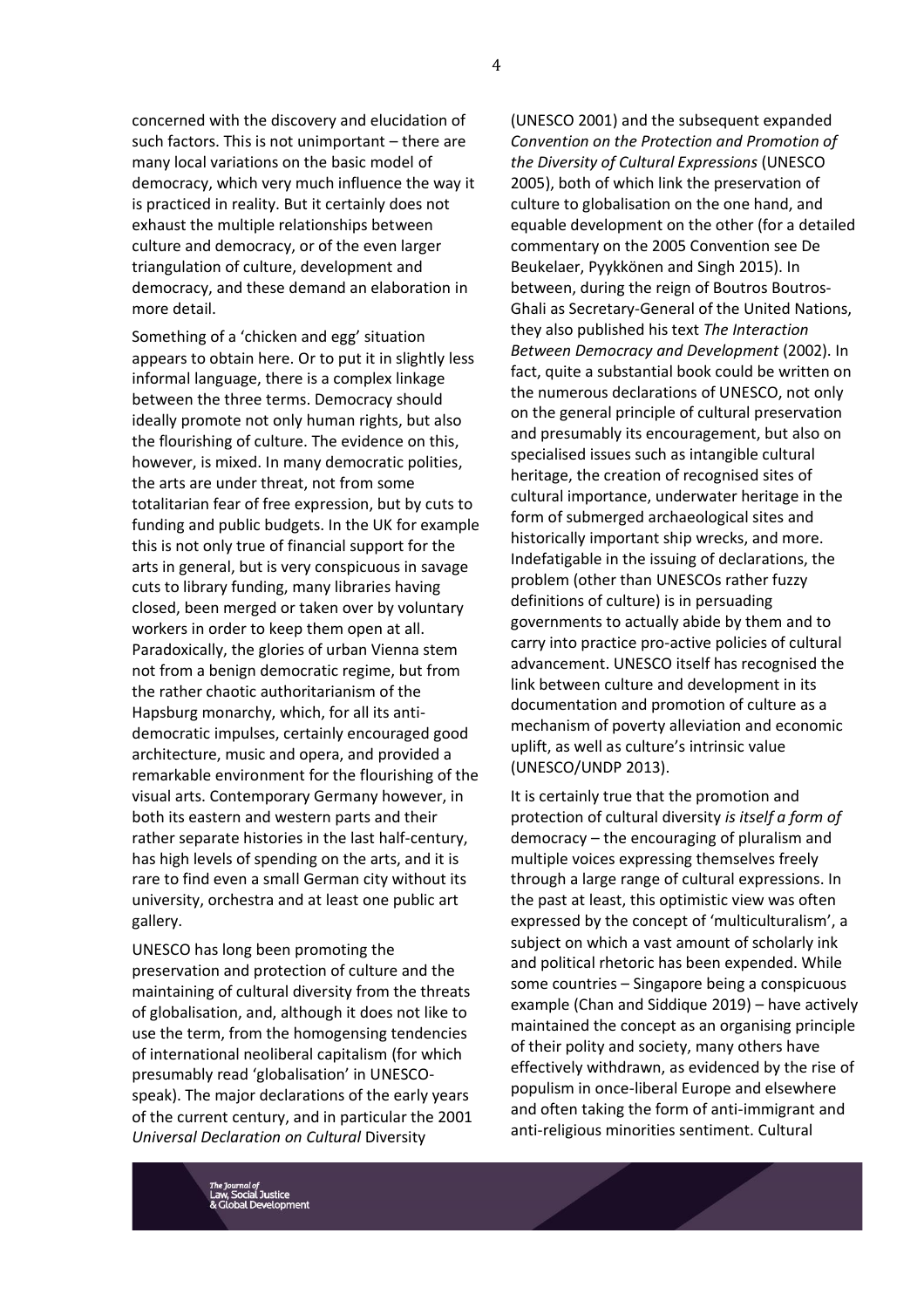democracy then is expressed in the form of cultural pluralism and freedom of expression. The link between cultural democracy and political democracy however is complex and the two are not necessarily related in any simple causal sense. Nor necessarily is the link between democracy and development. Indeed, as we have just cited Singapore as an example, the late and long-time prime minister of that country, Lee Kwan Yew, quite openly stated on a visit to the Philippines – a country with a lively if often contested sense of democracy and a very free press – that authoritarianism of the (then) Singapore variety was much better at promoting *development* than the open political system of his host (quite overlooking the very different histories and the rural nature of the Philippines and its strongly religious culture).

There are then no clear-cut answers to the questions of the relationships between culture, democracy and development. If this is a moving target, nevertheless the very nature of that fluidity pushes to the forefront of debate a number of key questions, some of which are addressed in this special number. Some are given more prominence than others, but a brief manifesto of these issues can certainly be set out, and this we will now endeavour to do.

If the nature of democracy, at least in its 'purer' forms, is linked to the question of human rights in a positive sense (democracy creates the context for human rights to be respected), the whole cultural diversity debate inevitably raises the question of cultural rights as an expression of genuine freedom to create and live whatever alternative lifestyles are desired (within the limits of the law, itself arrived at through debate and consensus). Such rights are rarely discussed in the context of human rights. Yvonne Donders has defined cultural rights as 'human rights that directly promote and protect cultural interests of individuals and communities and that are meant to advance their capacity to preserve, develop and change their cultural identity' (Donders 2015: 117). Such a definition relates quite naturally to the idea of cultural justice: the active enhancement and inviolable nature of cultural expressions and their embodiment in chosen

lifestyles, including in modes of relationship to nature (for an expanded discussion see Clammer, 2019). An important aspect of social justice is then freedom of cultural expression. This may relate to development in the more conventional approach taken by UNESCO and the UN Development Program in their promotion of cultural enterprises as vehicles for development (UNESCO/UNDP 2013), or in a much broader and imaginative way as defining the good life, the desired future and the freedom of artistic expression.

The triangulation of democracy, culture and development throws up many other issues – both descriptive and prescriptive ones. On the descriptive front, the matters around which this special issue are organised include democratising cultural policy and making of cultural resources available to large sections of the population, the relationships between cultural rights and human rights, the actual impact (if any) of the various UNESCO conventions and treaties on culture, and, in an environment where the term 'sustainability' has become a buzzword, the question of sustainable cultures, in the two senses of, one the one hand, contributing to other forms of environmental and economic sustainability (through the curbing of consumption or excess travel for example), and the encouragement of forms of culture which themselves can be sustained over long periods of time rather than as the fragmented and ephemeral forms of cultural production that are currently very prevalent.

At a prescriptive level, questions arise of how to guide cultural policy in the direction of greater democracy, participation and activity that contributes more effectively to the constructive role of the arts in addressing a range of issues, including the environmental and the political. Shannon Jackson has argued very effectively that 'When a political art discourse too often celebrates social disruption at the expense of social coordination, we lose a more complex sense of how art practices contribute to interdependent social imagining. Whether cast in aesthetic or social terms, freedom and expression are not opposed to obligation and care, but in fact depend upon each other' (Jackson 2011: 14). Somewhere in between the descriptive and the prescriptive, then, comes the identification of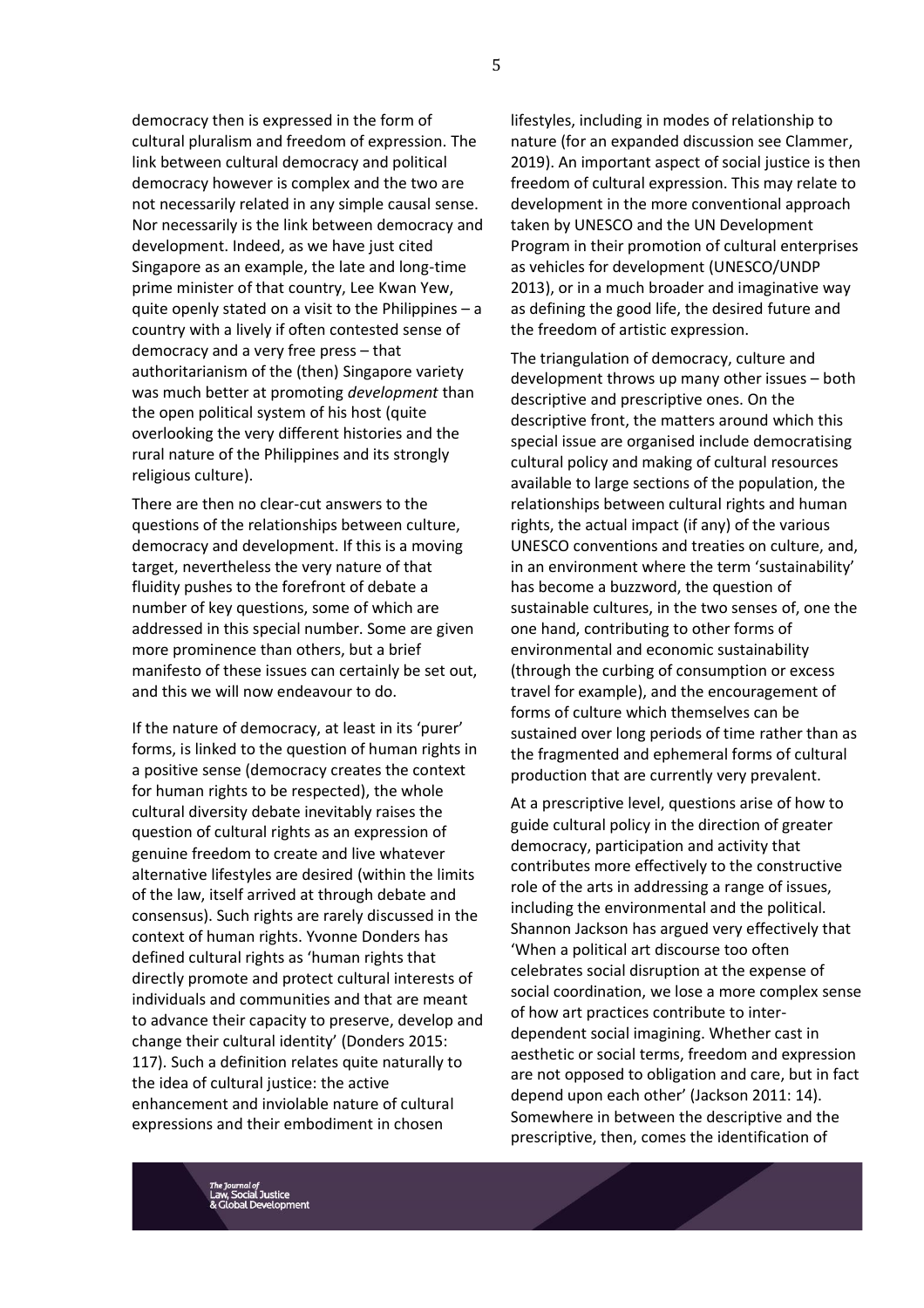areas of cultural studies that have for various reasons been occluded. While religious studies as a field flourishes within its own discursive space, the links between religion, cultural studies and development have not been explored in anything like enough detail. As Ashcroft, Griffiths and Tiffin point out in their seminal study of postcolonial literature, the sacred in a world dominated by secularity, economic rationalism and progressivism has been relegated in many cases to the category of what Homi Bhabha (1994: 114) has called 'denied knowledges', while in fact it is related not only to the rise of fundamentalism, terrorism and other socially regressive manifestations, but equally 'debates about the sacred have become more urgent as issues such as land rights and rights to sacred beliefs and practices have begun to grow in importance' (Ashcroft, Griffiths and Tiffin 1989/2007: 212).

It might be argued, of course, that any just and sustainable process of development *must* be democratic, in the sense that people are consulted and their real and self-defined needs are addressed (and not just as some top-down plan conceived by outsiders sitting in offices in the World Bank or some major development agency). The proliferation of civil society organisations and the growth of the third sector illustrates the fact that in many cases it is not the state that acts in the people's interests, but those who find themselves forced or encouraged to take a stand on particular issues not addressed or addressed in inappropriate ways by governments and other formal (including development and aid) institutions. Furthermore, we would certainly argue, that at the core of any acceptable process of development has to be social justice  $-$  a situation in which human rights, cultural rights and the rights of nature are fully taken into account. This too, in a world where new issues are constantly being thrown up or intensified – the impact of globalisation on local cultures, migration, whether voluntary or forced by political and/or environmental factors, ageing societies in Japan, much of Europe, Singapore and elsewhere, digitalization and the so-called 'new economy' with its multiple implications for work, employment and access, especially for the technologically deprived.

At the same time, debates continue about the universality of human rights, or the extent to which they may be rooted in culture, and hence contextualised rather than applying in a blanket way to all societies (An-Naim 1992, Bell, Nathan and Peleg 2001, Cowan, Dembour and Wilson 2001). An aspect of this debate is the question of the validity of indigenous forms of justice and rights-setting, such as the Adat customary law of Indonesia and Malaysia, or the status of Hindu law in India. In these and other similar cases more 'universal' conceptions of law and legal process have tended to drive out the long-established local varieties and, where they still exist have largely confined them to such areas as family law and local disputes. The existence and integrity of such systems also needs to be situated within debates about sustainable justice, democracy and development. It is of course also all-too possible to abuse such a position, and to argue as has been the case in a number of countries, that certain rights, even those enshrined in the Universal Declaration of Human Rights, do not apply locally, and the small print in the appendices to such documents as the 2005 UNESCO Convention quietly show the dissenters who will accept most, but not all of such conventions and the Universal Declaration, especially when issues such as religious minorities, women, the LGBT community, or aboriginal communities are concerned.

New issues then constantly challenge the boundaries of conventional or established rights and culture thinking. Globalisation has thrown up questions of citizenship for example, and whether more cosmopolitan forms of identity can be evolved that are more congruent with what is in many other respects (media, MNCs, patterns of travel and communication) a borderless world. In the context of climate change, now surely one of the major collective global challenges, new forms of identity that transcend the old political boundaries of the nation state are perhaps required that reflect a larger sense of responsibility than the limited category of nationality (Davidson 2004). The question of TNCs themselves are corporate 'rights' are yet another area that requires close attention (Clammer, 2019: 35-52). While all these questions cannot be addressed in this one special issue, the range of

6